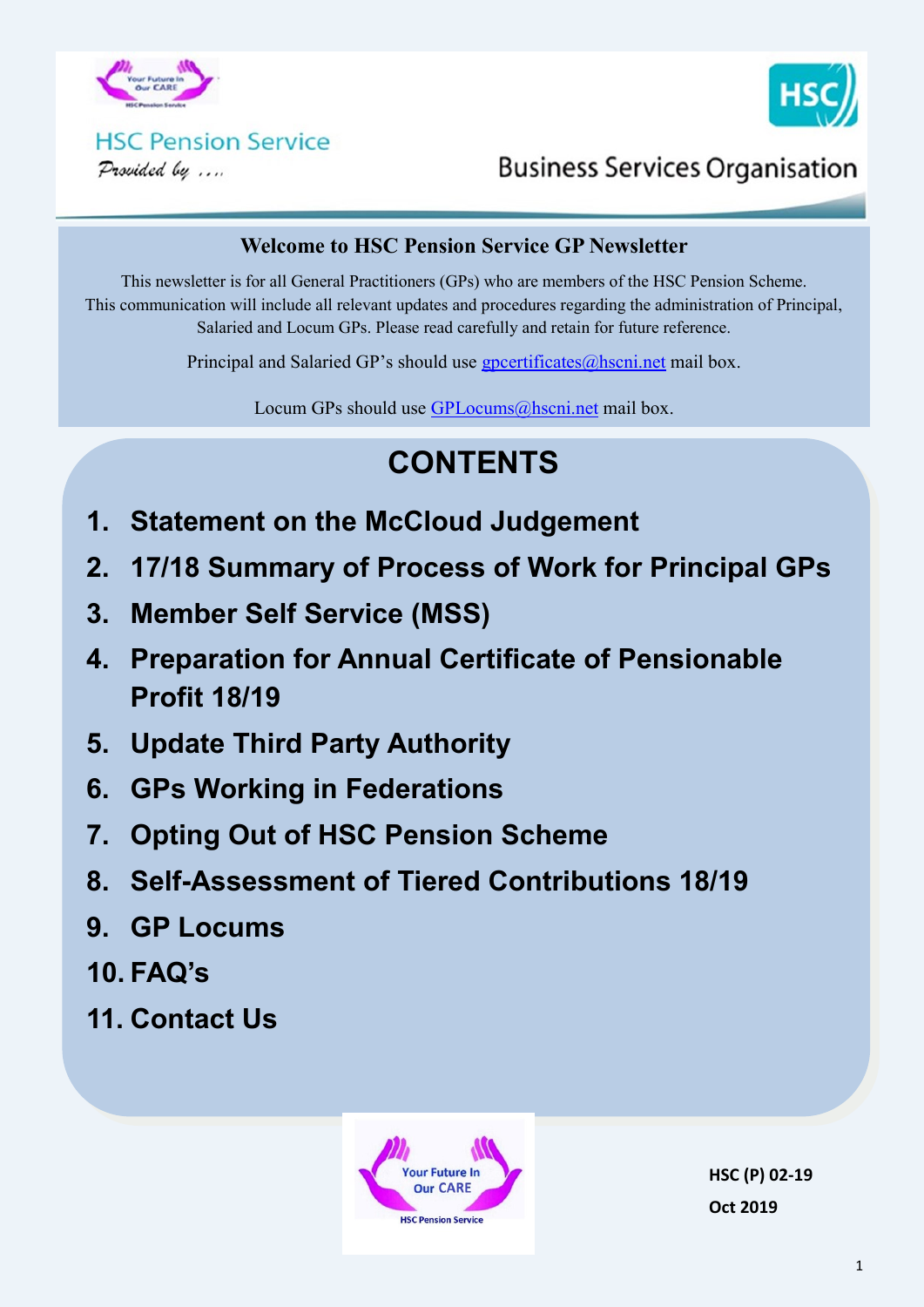### **1. Statement on the McCloud Judgement**

This statement provides an update on the McCloud litigation on transitional protections in public service pension schemes and the implications for the devolved schemes in Northern Ireland. The statement has been agreed with Management Side and Trade Union Side.

[The McCloud Judgement](http://www.hscpensions.hscni.net/download/pension_board/The-McCloud-Judgement-Joint-Statement-October-2019.pdf) - Joint Statement - October 2019

### **2. 17/18 Summary of Process of Work for Principal GPs**

In an effort to communicate the processes that the team complete in order to provide you with information at year end, the following work stages are completed by the team. We will contact you when Annual Allowance and Annual Benefit information has been updated.

Stage 1. The team complete the initial housekeeping on the annual certificate – checking OOH, Payment on Account, any employments listed as Income pensioned separately, ensuring that these employments have been assigned to the pension record. Checking seniority entitlement, making changes where necessary. Checking the GPs pension record to ensure that no 'opt out' or receipt of benefits has occurred in year. Striking the NI average for Seniority purposes. Communicating any discrepancies or queries to Accountants and updating the data with responses.

Stage 2. Complete the Annual Statement production through FPPS, setting adjustments, emailing practices with confirmation of adjustments and sending the statements to accountants. Update our internal end of year process with pensionable earnings for progress to Stage 3.

Stage 3. Follow on with the calculation of Annual Allowance (AA) and Annual Benefit (ABS) calculations and produce corresponding Statements for ABS. Annual Allowance Data is now viewable on MSS. access via your Active record and select the Annual Allowance tab from your dashboard.

Stage 4. Calculations check, recording AA breaches for HMRC reporting.

Stage 5. Update of AA & publication of ABS to Member Self Service (MSS) - Access these from the dashboard, you may need to toggle between employments , normally the information is available in your active record. An email will be sent to practice managers to inform GPs that new documents and updated information is available to view on MSS. Where any Annual Allowance breach has occurred we will email the GP directly.

We are working through 17/18 year as efficiently as possible and we would ask for your continued patience and co-operation.

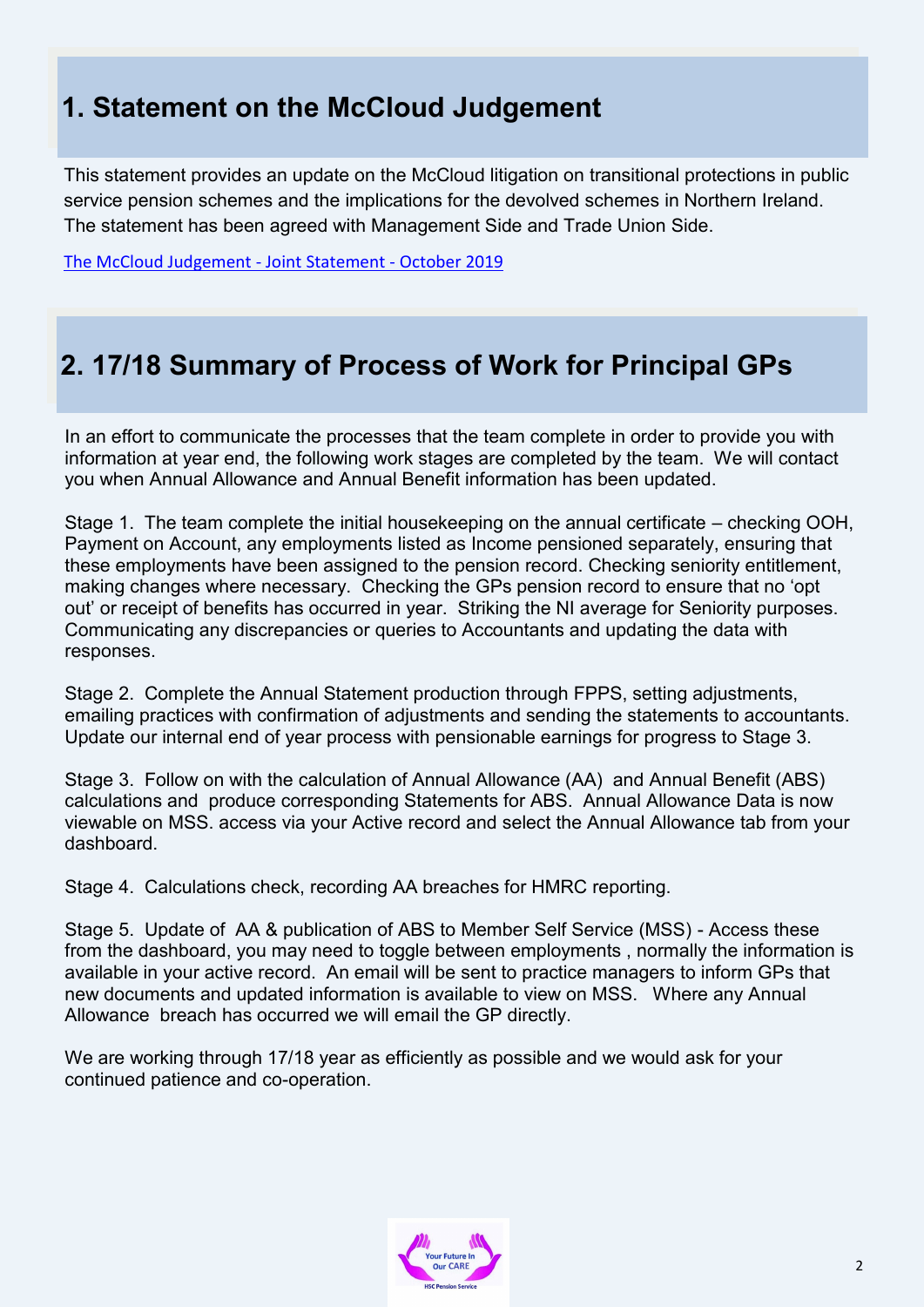## **3. Member Self Service (MSS)**

As the AA and ABS will be available on MSS, it is important that all GPs should now have registered for the facility. As above we will email when new documents become available to view. If you have not registered please visit our website at <https://mypension.hscni.net/>The information provided to you on MSS should be shared with any third party such as your accountant or financial adviser.

### **4. Preparation for Annual Certificate of Pensionable Profit 18/19**

We have recently sent 18/19 OOH earnings data to GP Accountants. As P60s do not include any pension contributions **GPs should provide their accountants with monthly payslips to enable them to complete annual returns accurately. This is becoming more relevant as not all earnings are pensionable - accountants need to be able to reconcile the figures they use for pension purposes with the data we receive from Shared Services Payroll and other Employers.**

The 18/19 Annual Certificate of Pensionable Profit together with updated guidance Notes will be issued early November.

We appreciate the input from Accountants regarding the Annual Certificate and associated guidance notes.

#### **5. Update Third Party Authority**

Many of you have recently sent us updated third party authority confirmation. Please continue to update or renew the authority by using the [Correspondence Details.](http://www.hscpensions.hscni.net/download/CORRESPONDENCE-DETAILS.docx) This form must be signed by the member and not Practice Manager. We use this to receive pensionable earnings figures from accountants and to provide them with Annual Statements of Pensionable Profit.

GPs Annual Allowance and Annual Benefit statements are available on Member Self Service. Any request for additional information from any third party will incur a charge. Details available at [Schedule of Charges.](http://www.hscpensions.hscni.net/download/Members/member_factsheets/Member-Schedule-of-Charges.pdf)

#### **6. GPs Working in Federations**

We have recently been given confirmation that GPs, if they wish, can pension any Federation work. Federation work will be treated as 'officer' employment, therefore Federation support teams should complete a  $J2$  (Joiner) form and forward to HSC Pension Service for processing.

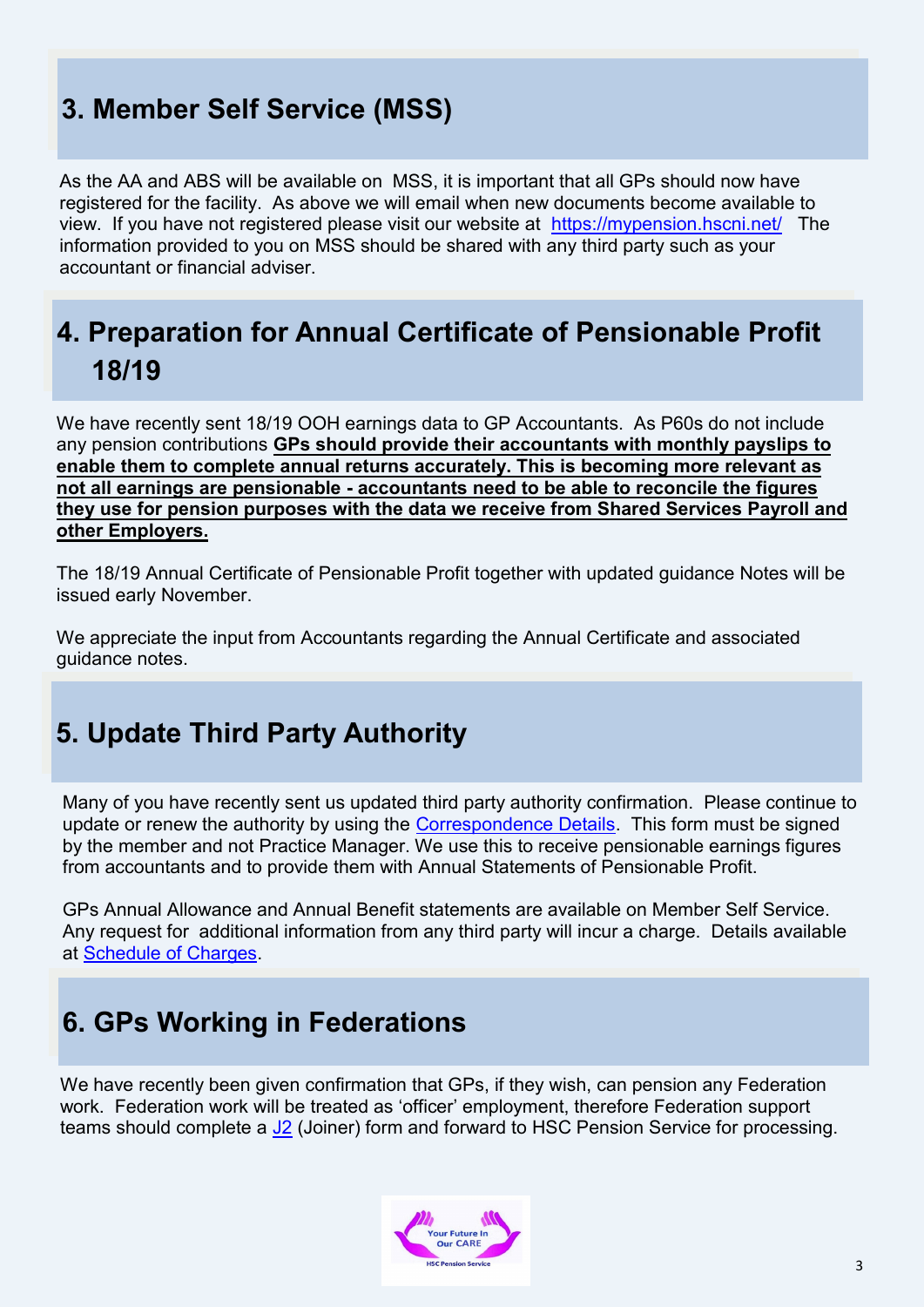## **7. Opting Out of HSC Pension Scheme**

Members can 'opt out' of HSC Pension Scheme membership. GPs must either pension all of their practitioner employments or none of their practitioner employments. Remember to notify all your employing authorities, not just HSC Pension Service. GPs can pension their practitioner employments but 'opt out' of officer employments. Form [SD502](http://www.hscpensions.hscni.net/download/Scheme%20Forms/member_forms/SD502-6.pdf) is available on our website, members are reminded to read the guidance notes before deciding to 'opt out'.

#### **8. Self-Assessment of Tiered Contributions 18/19**

Assistant GPs and /or Locums should continue to complete [Self Assessment of Tiered](http://www.hscpensions.hscni.net/practitioners/salaried-3/)  [Contributions](http://www.hscpensions.hscni.net/practitioners/salaried-3/) form available on our website.

In order to reconcile your pensionable earnings at year end—you should refer to your monthly payslips, **aggregating your total pensionable earnings (travel and other allowances are non pensionable).** 

All returns should be sent to *gpcertificates@hscni.net* Please include Self Assessment 18/19 in the subject line.

The team will contact you when the reconciliation has been completed.

We appreciate the input from Accountants regarding the self assessment form and associated guidance notes.

## **9. GP Locums**

GP Locums are reminded to adhere to the 10 Week Rule. Forms must be sent in within 10 weeks from the date you carried out the work. Please refer to the [GP Locum Factsheet](http://www.hscpensions.hscni.net/download/Practitioners/GP-Locum-Factsheet.pdf) for further information.

Some GP Locums are reporting a delay in their Form A's being verified, signed and stamped by the Practice Manager. The GP Locums only have a 10 week window in which to submit their claims to HSC Pension Service. Please ensure the administration of the Locum forms is completed in a timely manner. The date of payment recorded on Locum A form should be the actual date the payment was made.

Locum GPs can register for Member Self-service (MSS). All GPs can now avail of a secure email address in which to access this information. If you do not have a secure email address that is attached to the practice you should contact BSO IT on 02895 362400 or email support-[team@hscni.net](mailto:support-team@hscni.net) You will need to have your National Insurance Number when you contact them – but do not include your National Insurance Number in any emails to them.

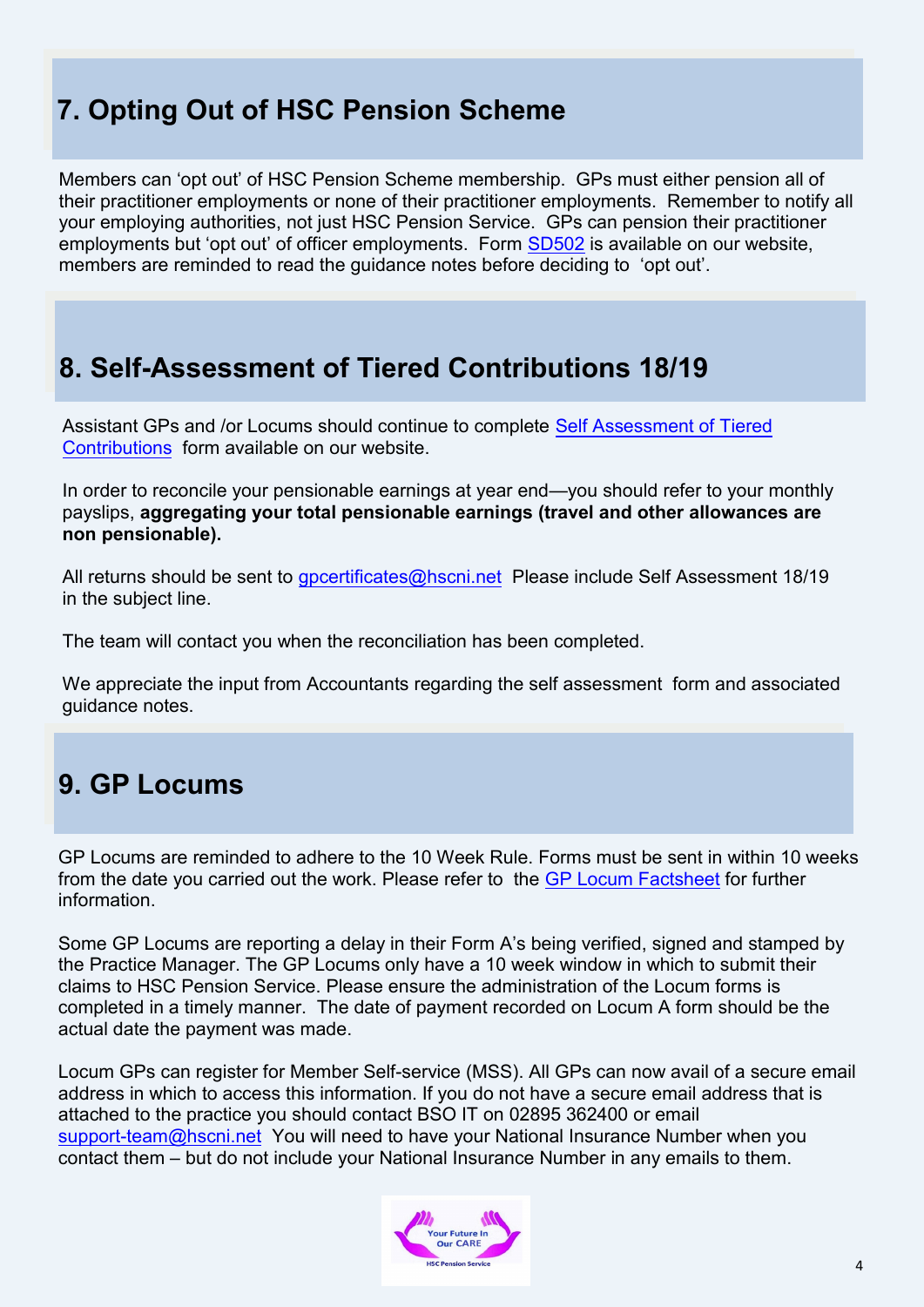## **11. FAQ's**

- **Q.** We continue to have a high volume of queries regarding the completion of Annual Allowance Statements and how to access the information.
- **A.** The team are working to complete Annual Allowance statements as quickly as possible. However, as you will note from the Summary of Work process at Section 3, the work is time intensive. The team would appreciate it if you could bear this in mind before contacting them regarding your record. Please share the information with your accountant and financial adviser as soon as it is made available to you to avoid duplication of work and potential charges.
- **Q.** I have received my Annual Allowance Statement but I am unsure how the pension growth has been calculated?
- **A.** There are many factors that impact on pension growth for practitioners:
- Your pension grows each year regardless of which scheme you are currently in, as practitioner earnings are dynamised and uprated annually.
- The value of the prior officer (FVEC) will differ for each GP
- Any variation in pensionable earnings will produce higher growth figures
- Added years as practitioner and officer will be updated each year the growth for these remains in the 1995 scheme. GPs have different added years contracts and therefore this has an impact on the amount of pro rata growth per year
- Growth will remain solely in the 1995 scheme until the tapered date occurs for CARE 2015 membership. Some members will have a tapered date – the date they move to CARE 2015 scheme – this will be later than 01.04.2015 and will depend on their date of birth.
- The factor for 1995 growth will remain at 19 (16 for pension and 3 for lump sum). The 2015 Care factor will be 16 (as no lump sum in this scheme)
- % to increase the opening pension